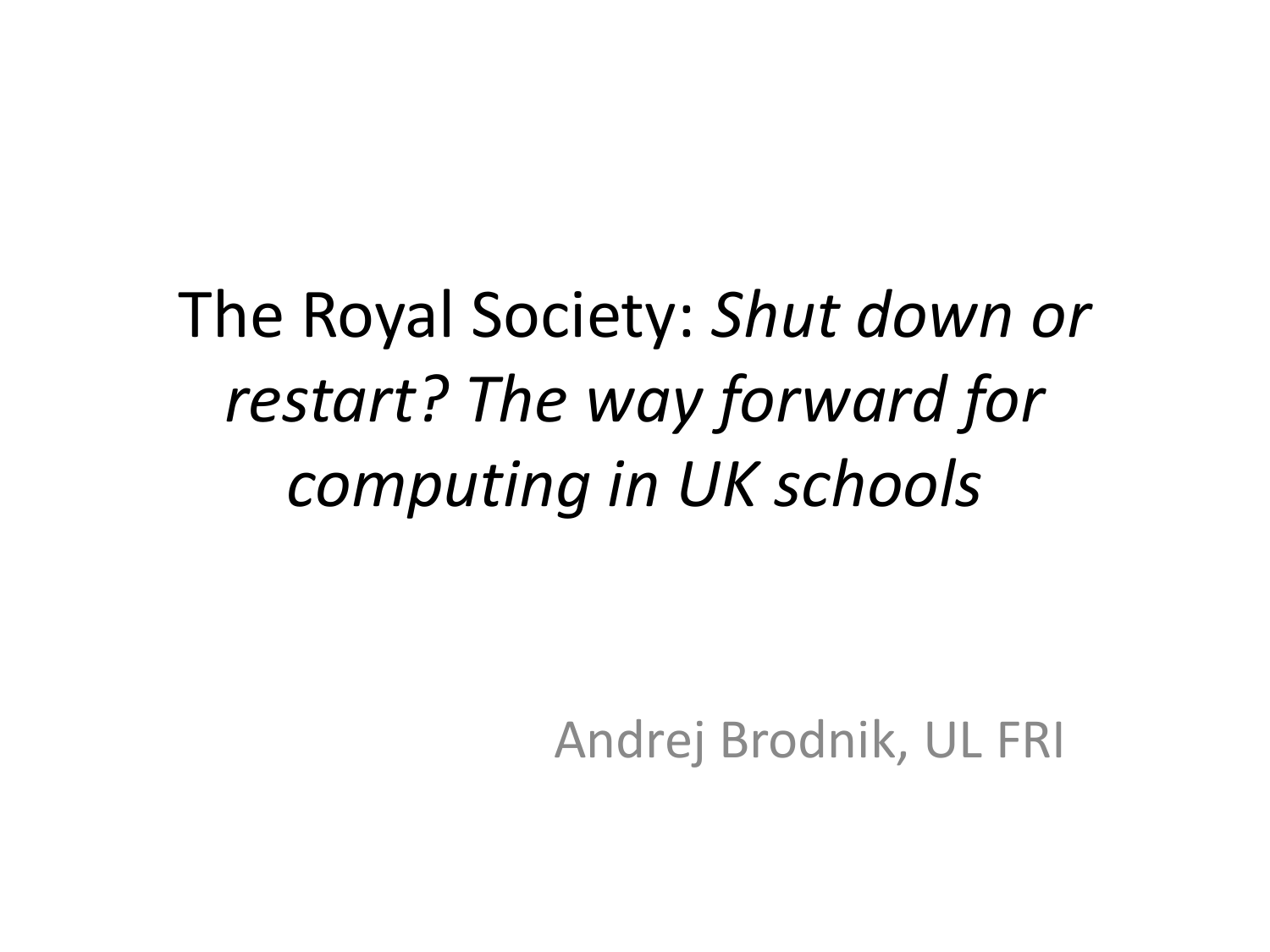This report analyses the current state of Computing education in schools and sets out a way forward for improving on the present situation. With support from the Royal Academy of Engineering and others the Royal Society has used its 'convening' role to bring together a wide range of distinguished Computer Scientists and stakeholders to explore problems and propose solutions.

> Paul Nurse President of the Royal Society

[http://royalsociety.org/uploadedFiles/Royal\\_Society\\_Content/education/policy/comp](http://royalsociety.org/uploadedFiles/Royal_Society_Content/education/policy/computing-in-schools/2012-01-12-Computing-in-Schools.pdf) [uting-in-schools/2012-01-12-Computing-in-Schools.pdf](http://royalsociety.org/uploadedFiles/Royal_Society_Content/education/policy/computing-in-schools/2012-01-12-Computing-in-Schools.pdf)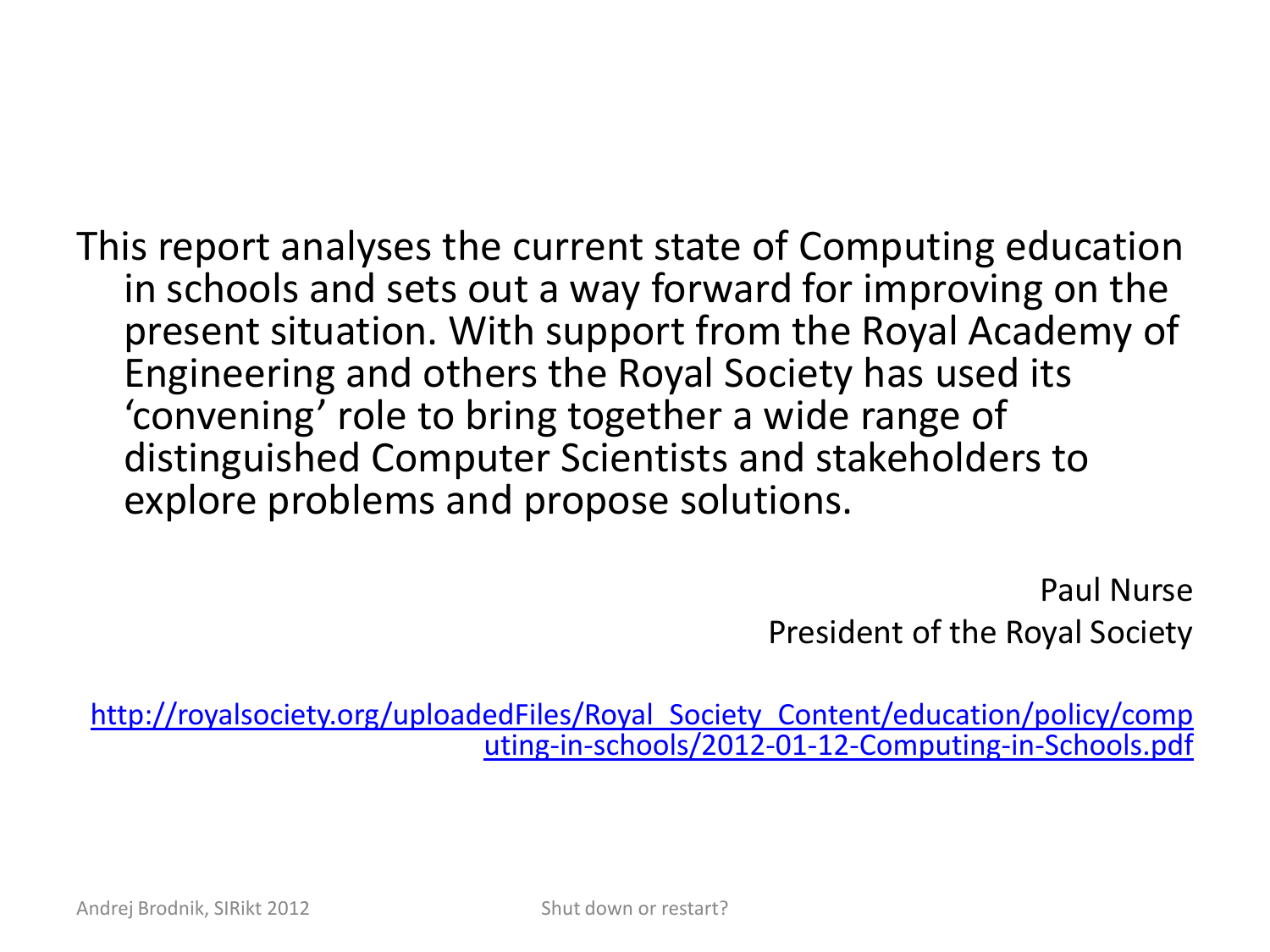## Main findings – 1 (status)

The current delivery of Computing education in many UK schools is **highly unsatisfactory**. Although **existing curricula** for Information and Communication Technology (ICT) **are broad and allow scope for teachers to inspire pupils** and help them develop interests in Computing, many pupils are not inspired by what they are taught and gain nothing beyond basic digital literacy skills such as how to use a word-processor or a database.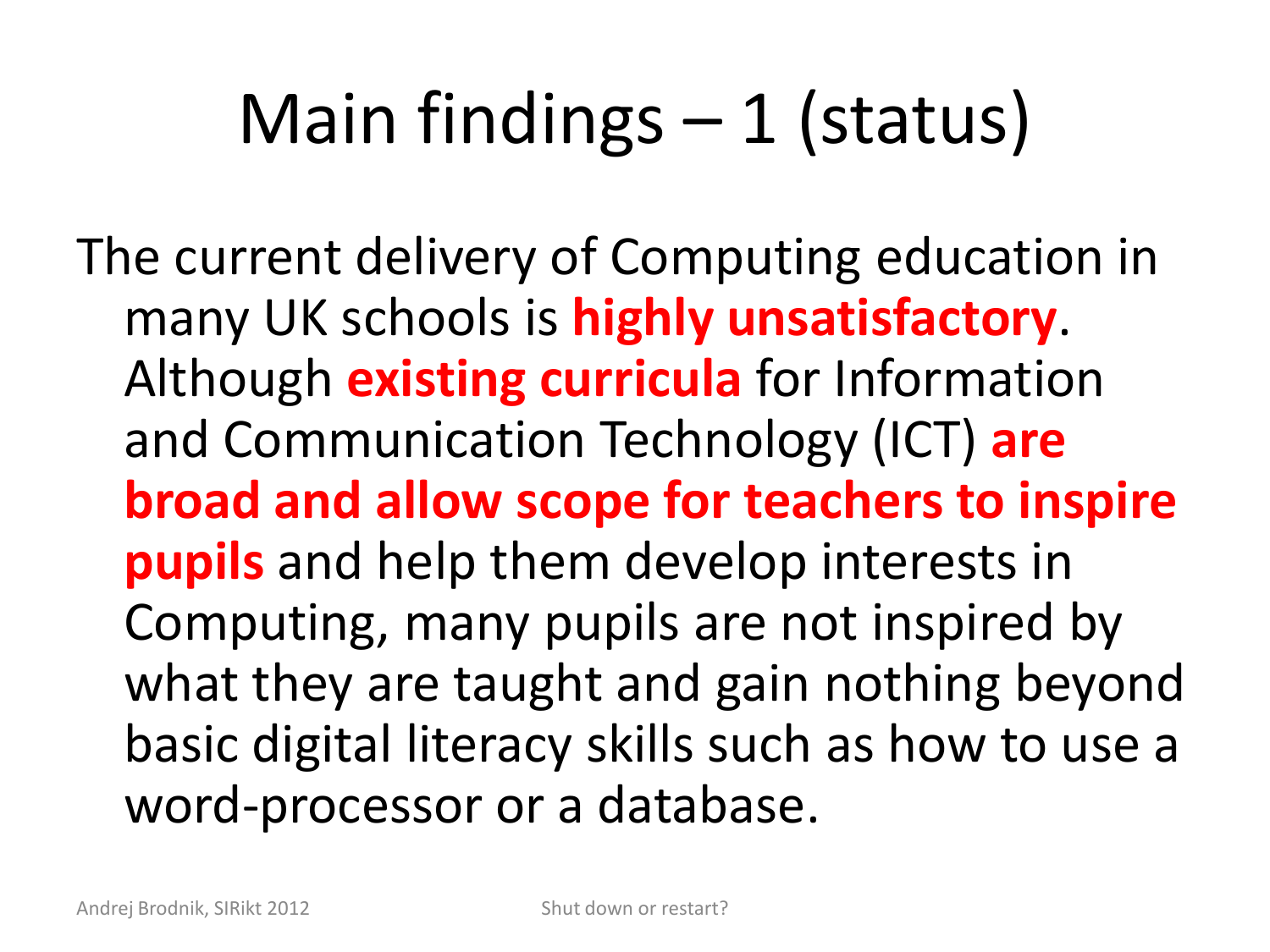# Main findings  $-1$  (status)

This is mainly because:

- **1. The current national curriculum in ICT can be very broadly interpreted and may be reduced to the lowest level where non specialist teachers have to deliver it;**
- **2. there is a shortage of teachers who are able to teach beyond basic digital literacy;**
- **3. there is a lack of continuing professional development for teachers of Computing;**
- 4. features of school infrastructure inhibit effective teaching of Computing.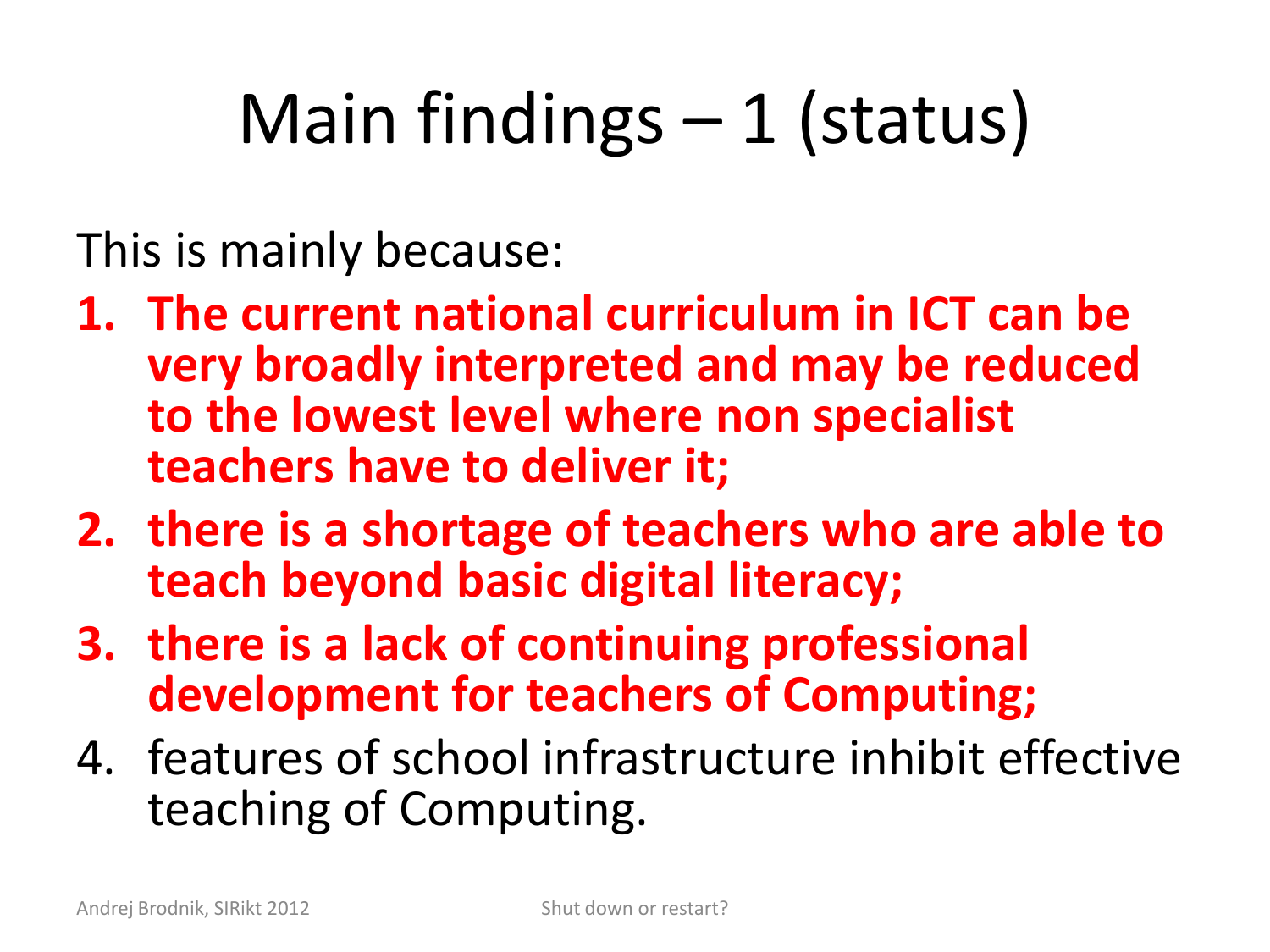# Main findings – 2 (understanding)

There is a need to **improve understanding** in schools of the **nature and scope of Computing**. In particular there needs to be recognition that Computer Science is a rigorous academic discipline of great importance to the future careers of many pupils. The status of Computing in schools needs to be recognised and raised by government and senior management in schools.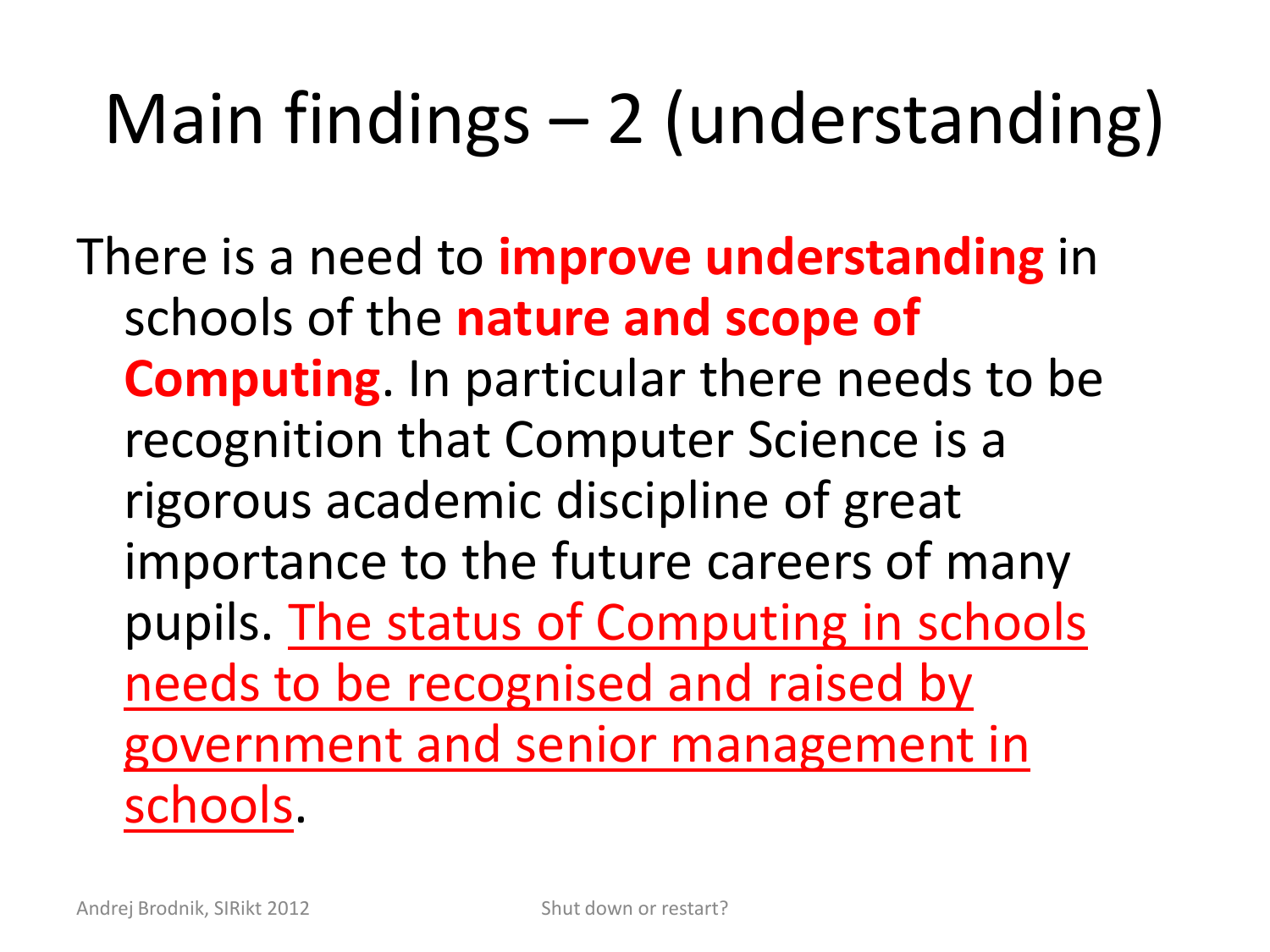# Main findings – 3 (right of child)

Every child should have the **opportunity to learn Computing at school, including exposure to Computer Science as a rigorous academic discipline.**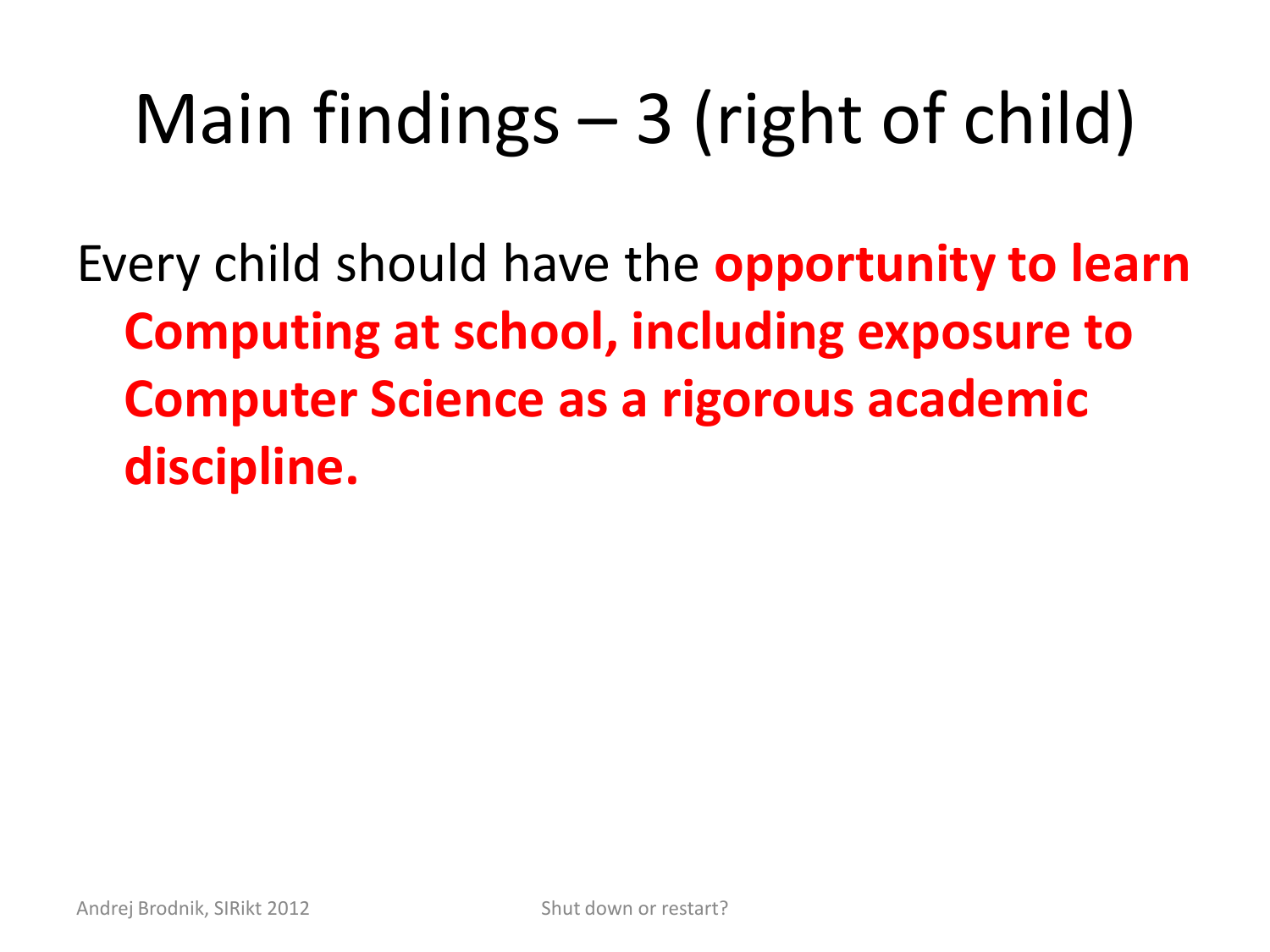## Main findings  $-4$ , 5 and 6

- 4. There is a need for qualifications in aspects of Computing that are accessible at school level but are not currently taught. There is also a need for existing inappropriate assessment methods to be updated.
- 5. There is a need for augmentation and coordination of current Enhancement and Enrichment activities to support the study of Computing.
- 6. Uptake of Computing A-level is hindered by lack of demand from higher education institutions.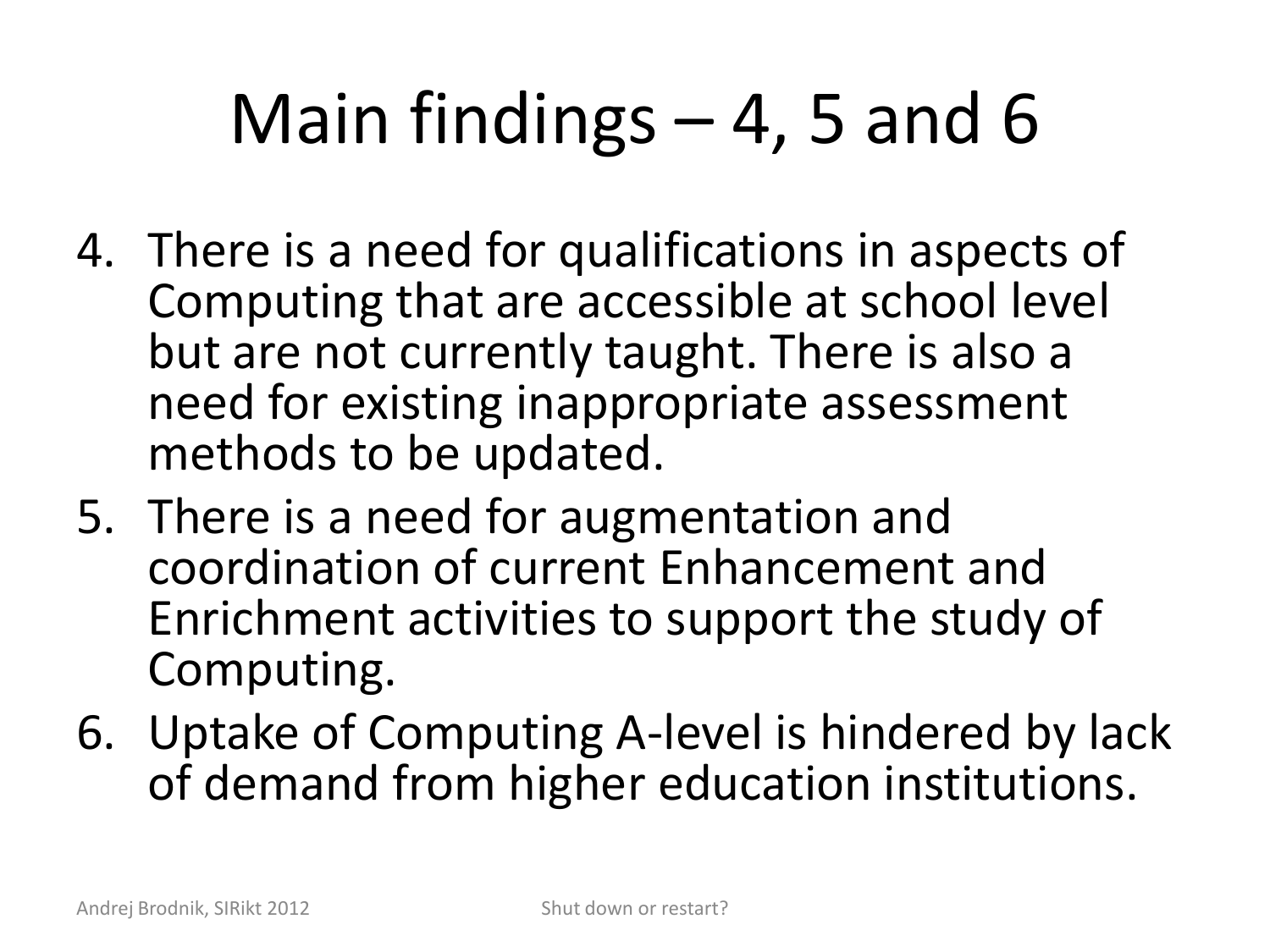#### Main findings

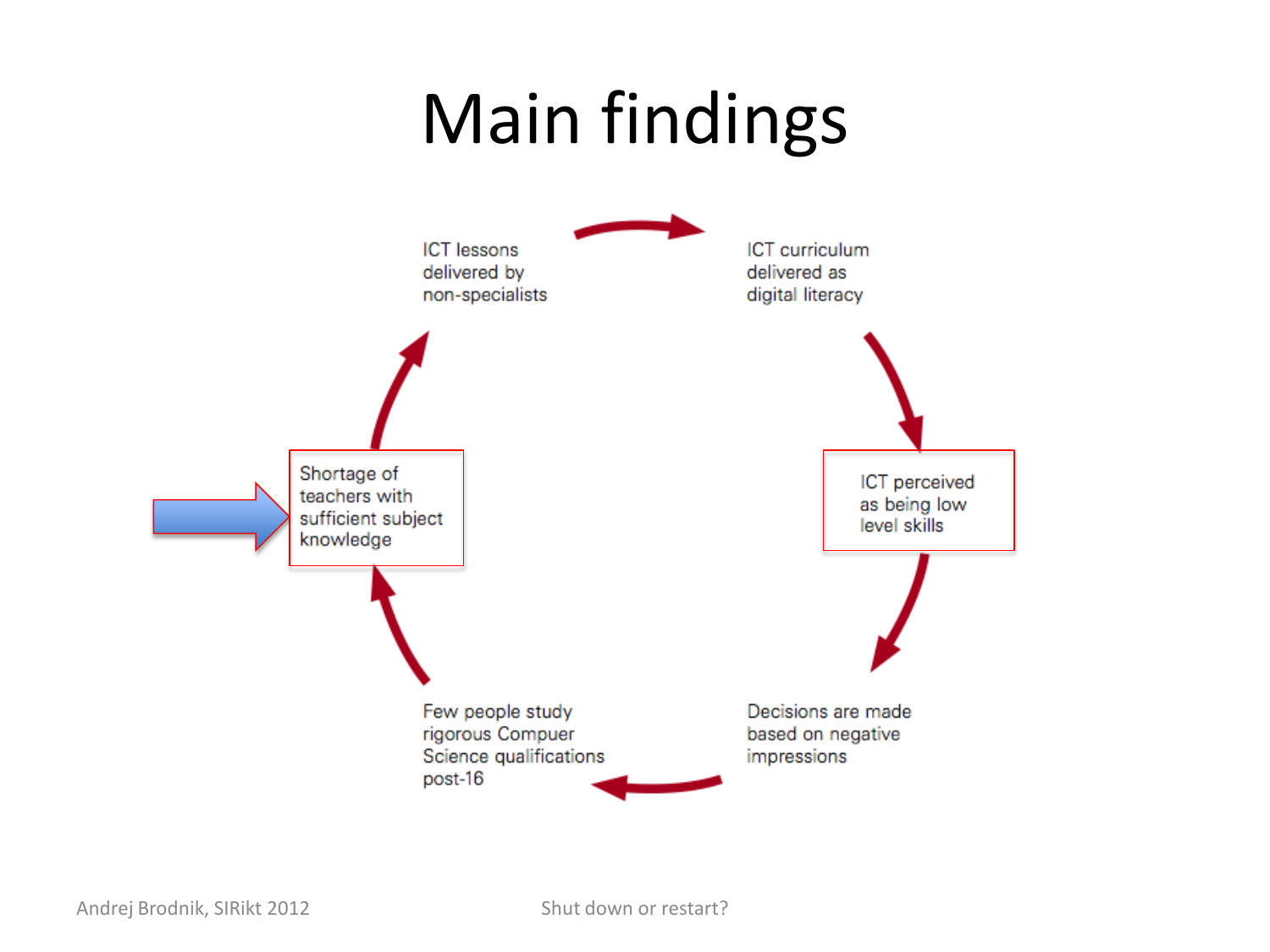#### Recommendations: 1 (redefine name)

- The **term ICT as a brand should be reviewed** and the possibility considered of disaggregating this into clearly defined areas such as digital literacy, Information Technology and Computer Science. There is an analogy here with how English is structured at school, with reading and writing (basic literacy), English Language (how the language works) and English Literature (how it is used).
- The term 'ICT' should no longer be used as it has attracted too many negative connotations.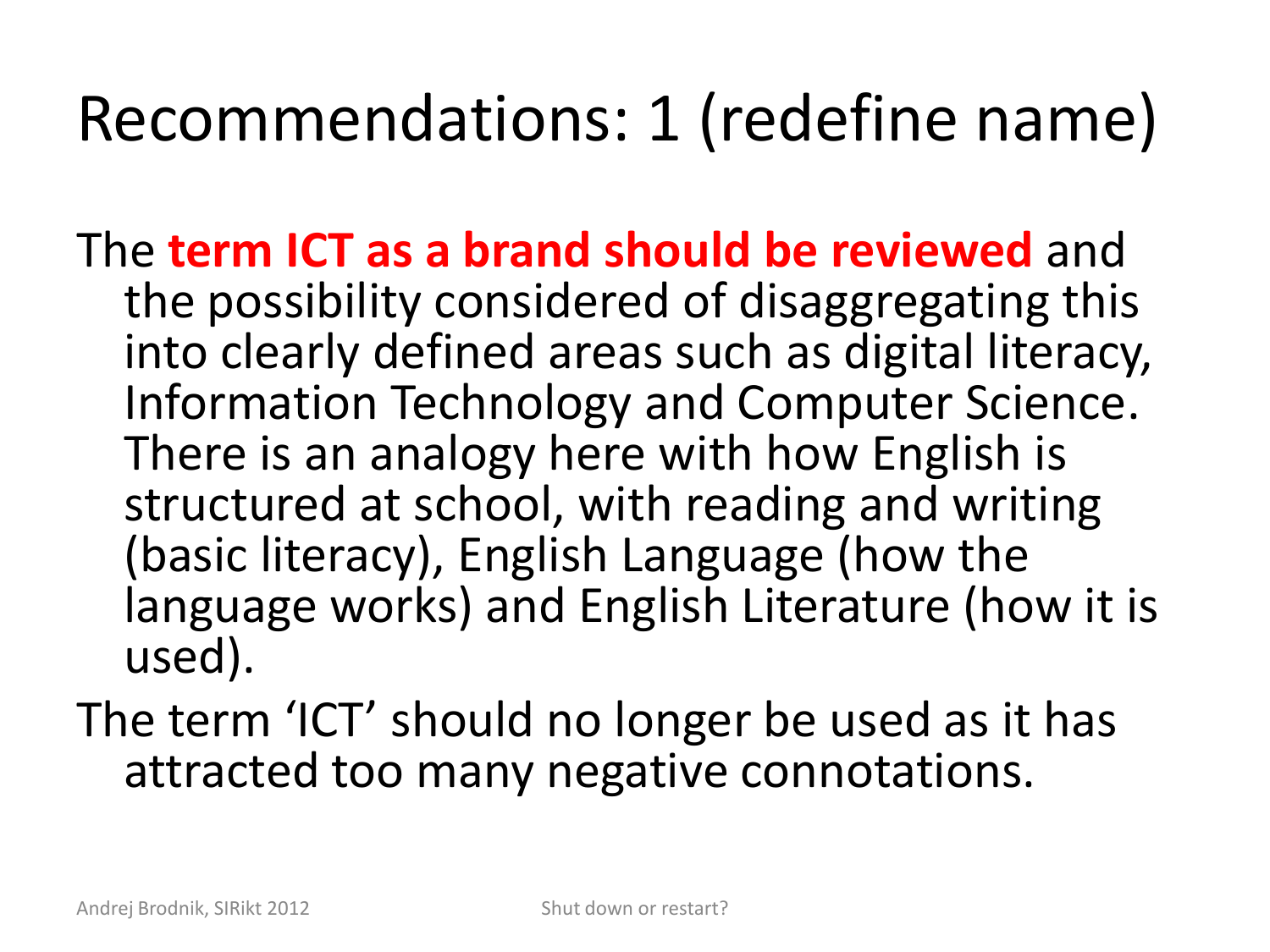#### Recommendations: 2 (teachers)

The **government should set targets for the number of Computer Science and Information Technology specialist teachers**, and monitor recruitment against these targets in order to allow all schools to deliver a rigorous curriculum. This should include providing training bursaries to attract suitably qualified graduates into teaching – for which industry funding could be sought.

Education Scotland should ensure that the declared entitlement of all learners to third-level outcomes in Computing Science is implemented in all schools for all learners using appropriately qualified teachers.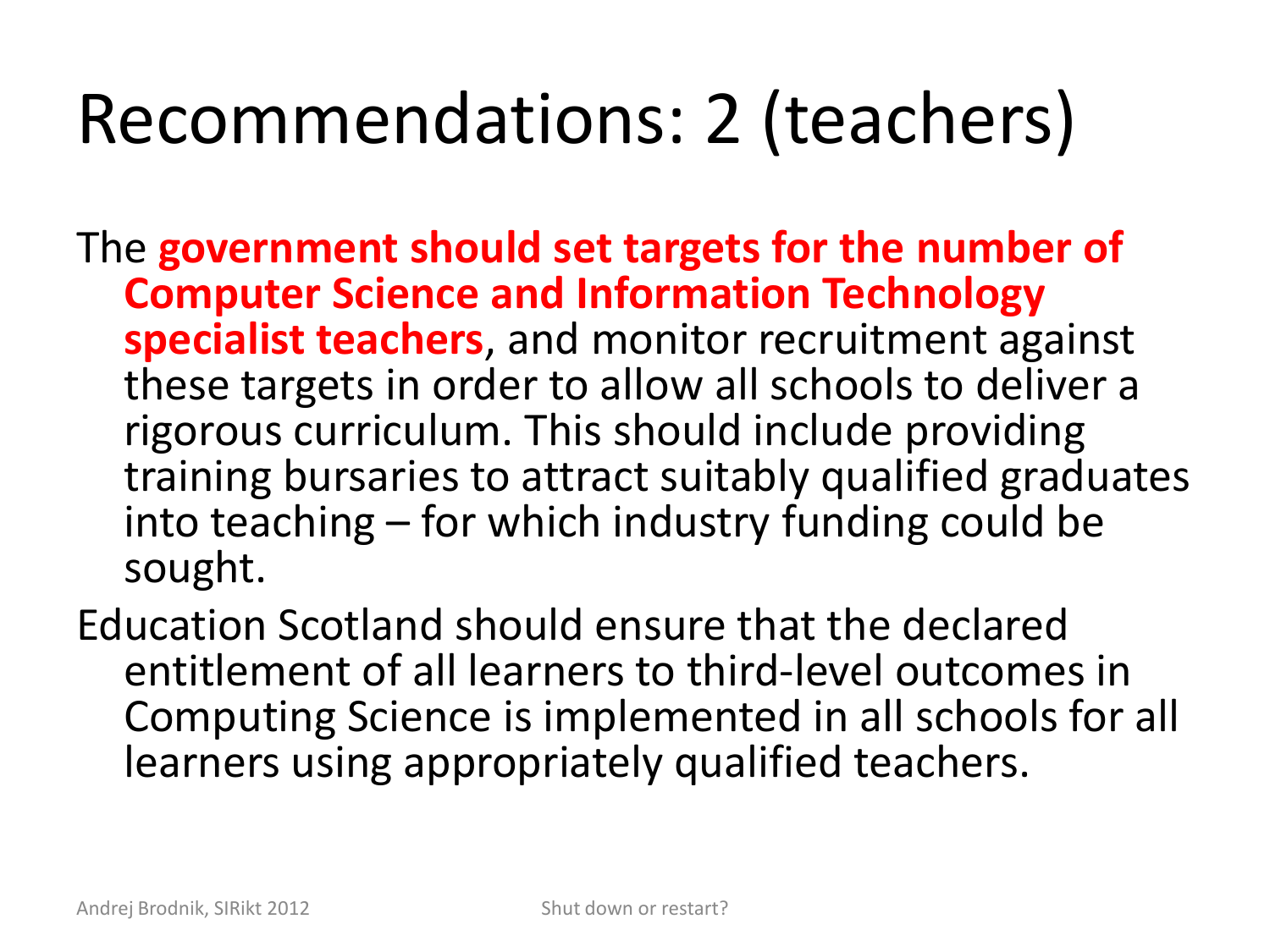#### Recommendations: 3 (additional funding)

Government departments with responsibility for Education in the UK should **seek industry support to extend existing funding** in this area, and should ensure that there is coordination of CPD provision for Computer Science and Information Technology teachers that deepens subject knowledge and subjectspecific pedagogy.

Government should set a minimum level of provision for subject-specific CPD for Computing teachers, should seek support from business and industry to make that provision, and should ensure that the provision is well coordinated and deepens subject knowledge and subject specific pedagogy.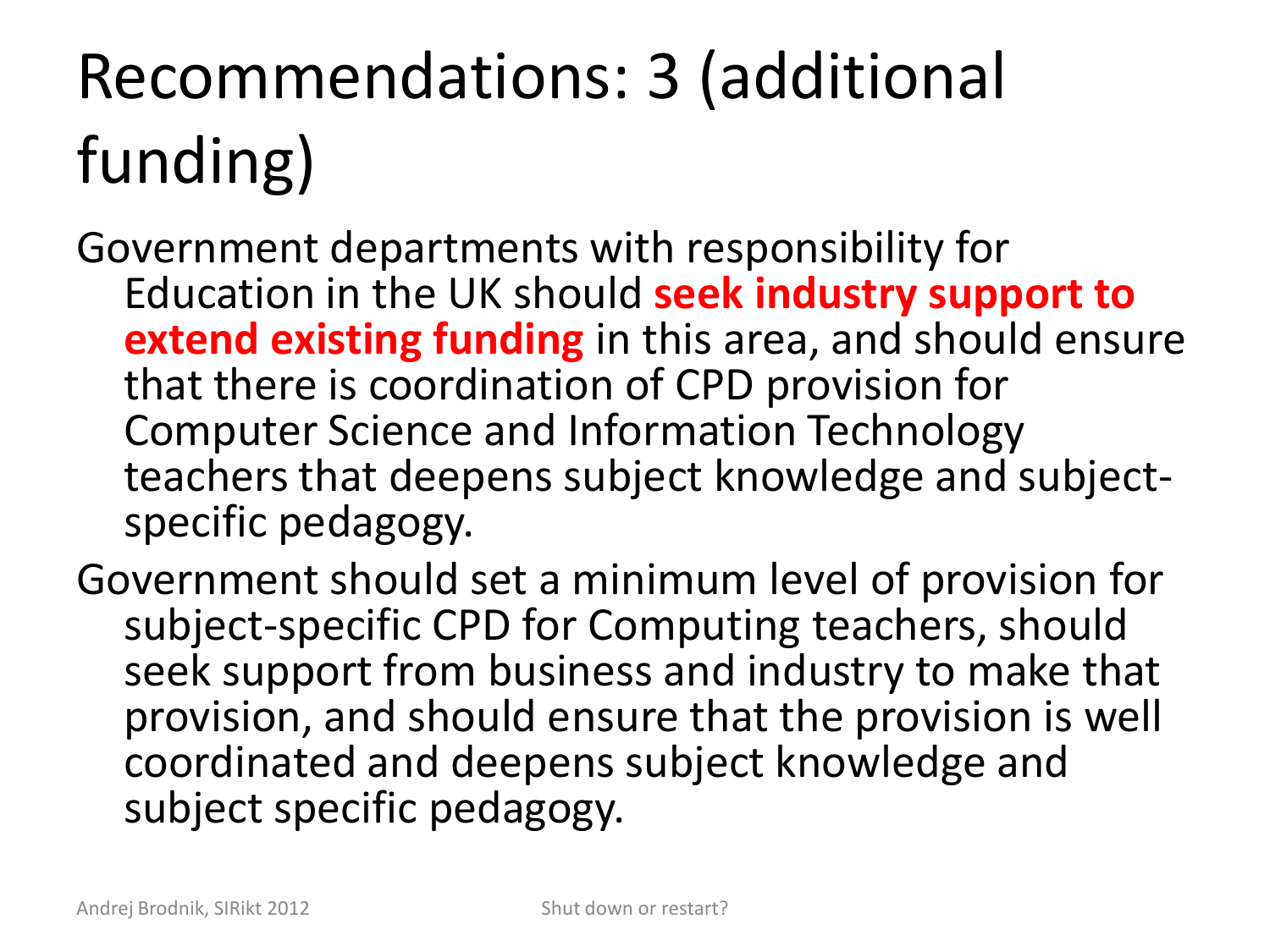#### Recommendations: 4 (infrastructure)

School infrastructure service providers, working with others, should prepare a set of off-the-shelf strategies for balancing network security against the need to enable good teaching and learning in Computer Science and Information Technology, and should encourage schools to discuss and adopt them with their service providers. Such a "Guide to Best Practice" should be used by schools and local authorities as part of any tendering process for outsourced service provision.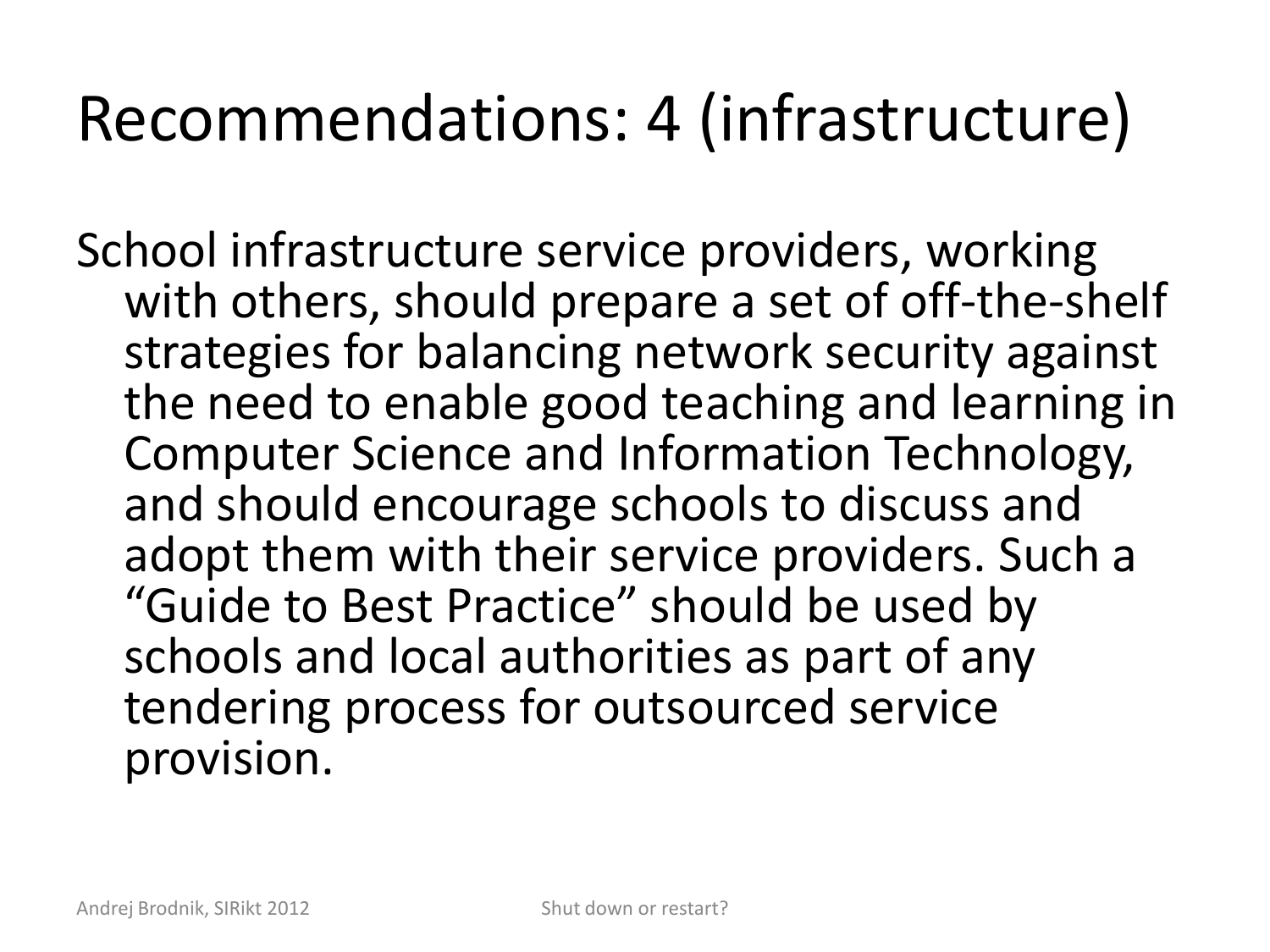## Recommendations: 5 (educational tools)

Suitable technical resources should be available in all schools to support the teaching of Computer Science and Information technology. These could include **pupil-friendly programming environments** such as Scratch, **educational microcontroller kits** such as PICAXE and Arduino, and **robot kits** such as Lego Mindstorms.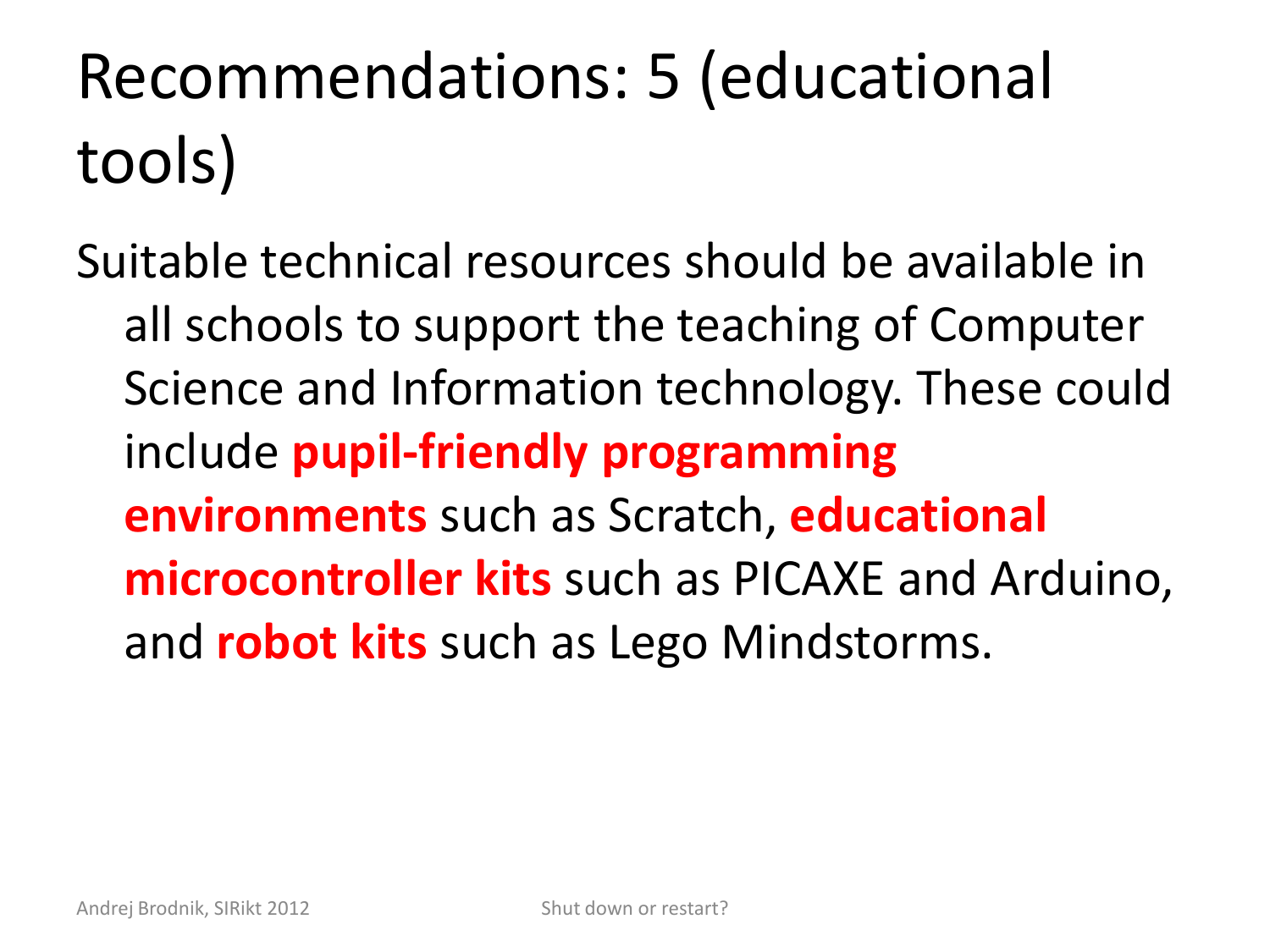#### Recommendations: 6 (curriculum)

The Department for Education should remedy the current situation, where good schools are dis-incentivised from teaching Computer Science, by **reforming and rebranding the current ICT curriculum** in England. **Schemes of work should be established for ages 5 – 14** across the range of Computing aspects, e.g. digital literacy (the analogue to being able to read and write), Information Technology, and Computer Science.

These should be constructed to be implementable in a variety of ways, including a **cross-curricular approach for digital literacy** at primary and early secondary school. Schools may prefer not to impose a timetable or separately staff these elements at this age, but the existence of separately-defined learning experiences will ensure that each strand is always properly developed – unlike at present.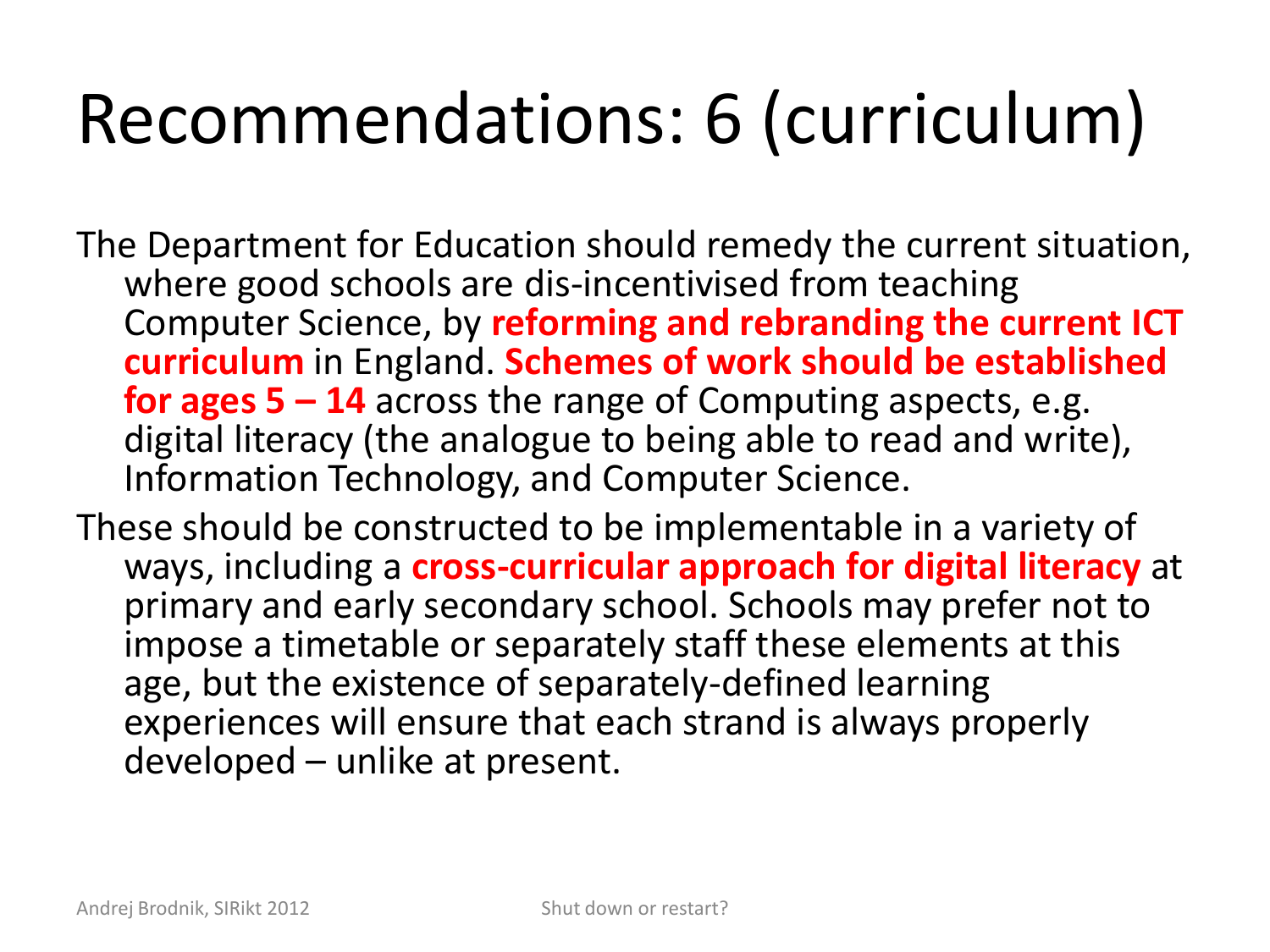## Recommendations: 6 (curriculum)

A **timetable distinction** should then be in place **from the age of 14**, allowing pupils to make a well-informed choice to study for recognised qualifications in Information Technology and/or Computer Science.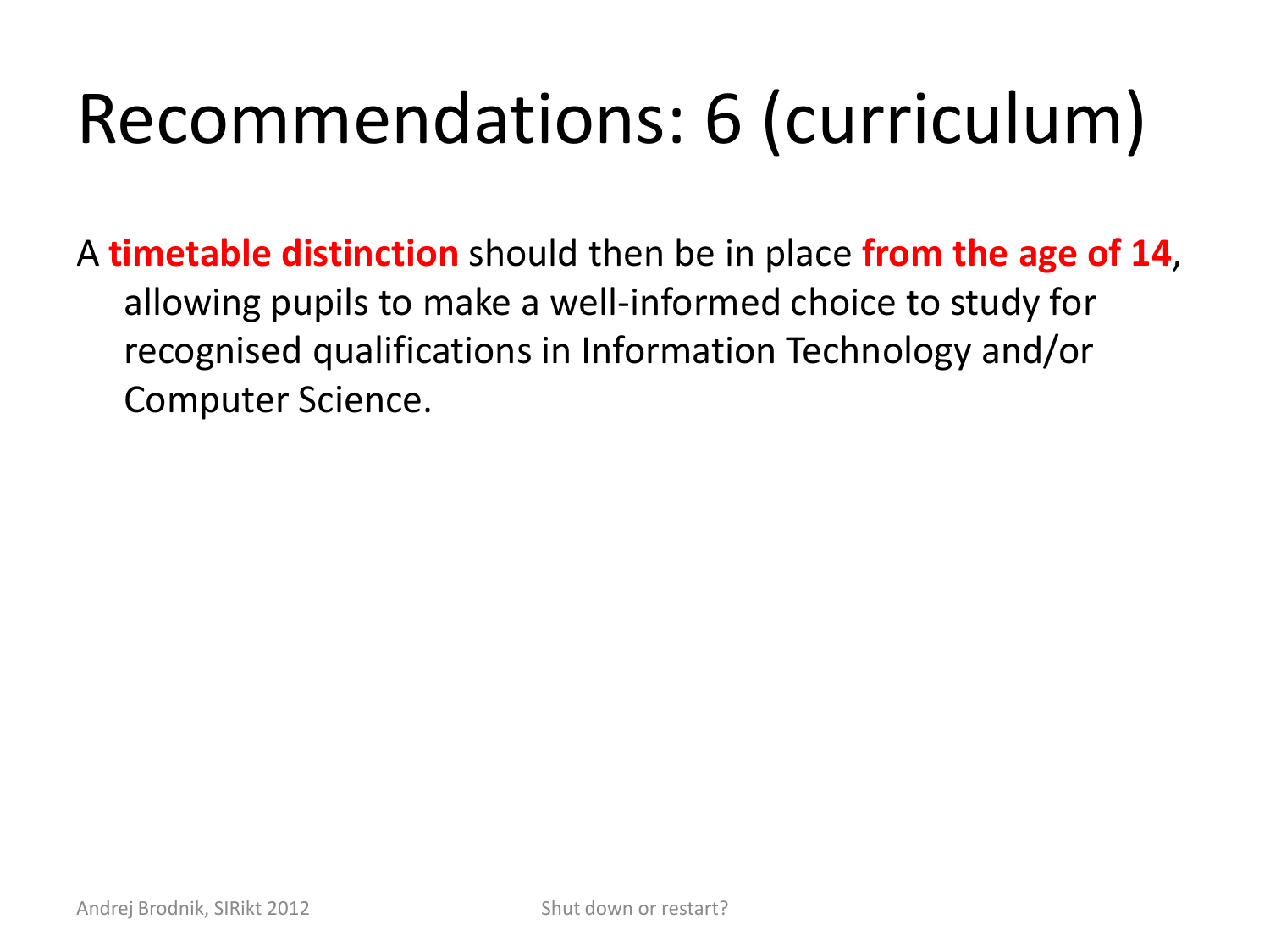## Recommendations: 6 (teachers)

Given the lack of specialist teachers, we recommend that only the teaching of digital literacy is made statutory at this point. However, the long-term aim should be to move to a situation where there are **sufficient specialist teachers** to enable **all young people to study Information Technology and Computer Science at school**. Accordingly, the Government should put in place an action plan to achieve this.

The schools inspectorates should monitor the implementation of this change to ensure that the problems of the current curriculum are not replicated.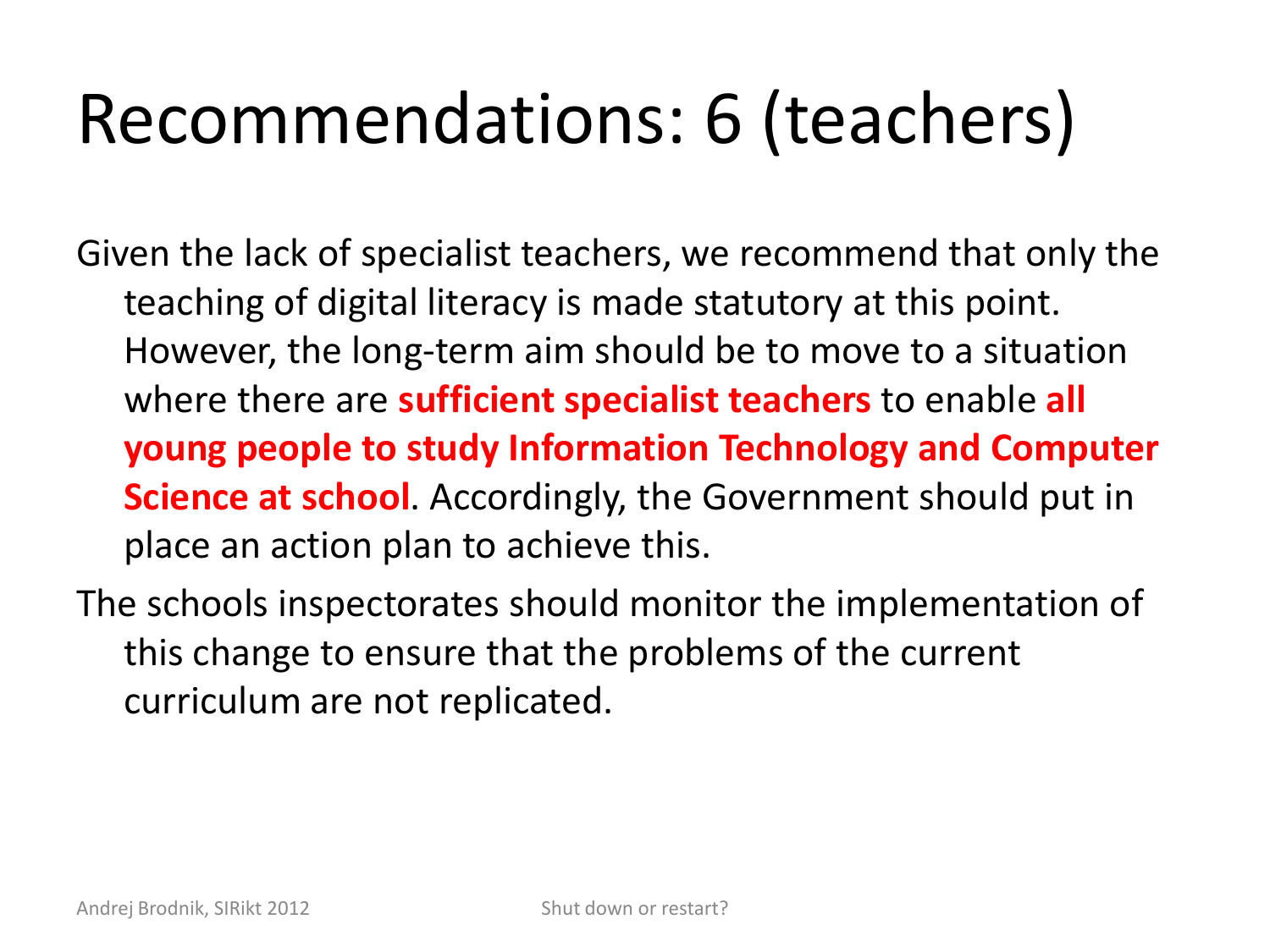## Recommendations: 7 (teachers)

In order to redress the imbalance between academic and vocational qualifications in this area – and to ensure that all qualifications are of value to those who take them – the departments for education across the UK should encourage Awarding Organisations to **review** their **current provision** and develop Key Stage 4 (KS4) qualifications in Computer Science in consultation with the UK Forum (see recommendation 11), universities and employers.

Awarding Organisations across the UK should review and revise the titles and content of all new and existing qualifications in this area to match the disaggregation described above (e.g. Computer Science, Information Technology and digital literacy).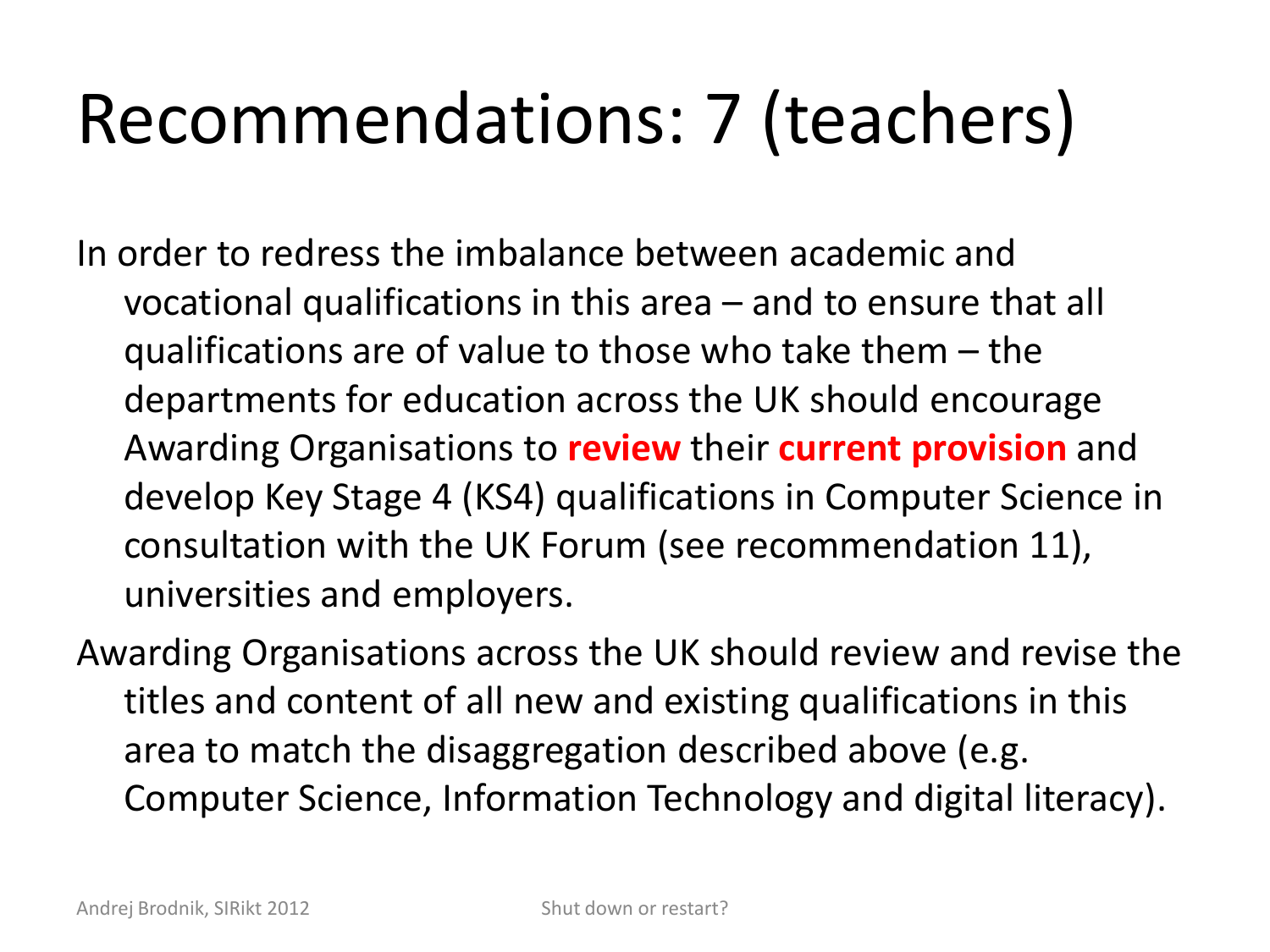#### Recommendations: 8 (policymaking)

The **UK Forum** (see recommendation 11) **should advise Awarding Organisations** on appropriate assessment methods for qualifications in digital literacy, Information Technology and Computer Science.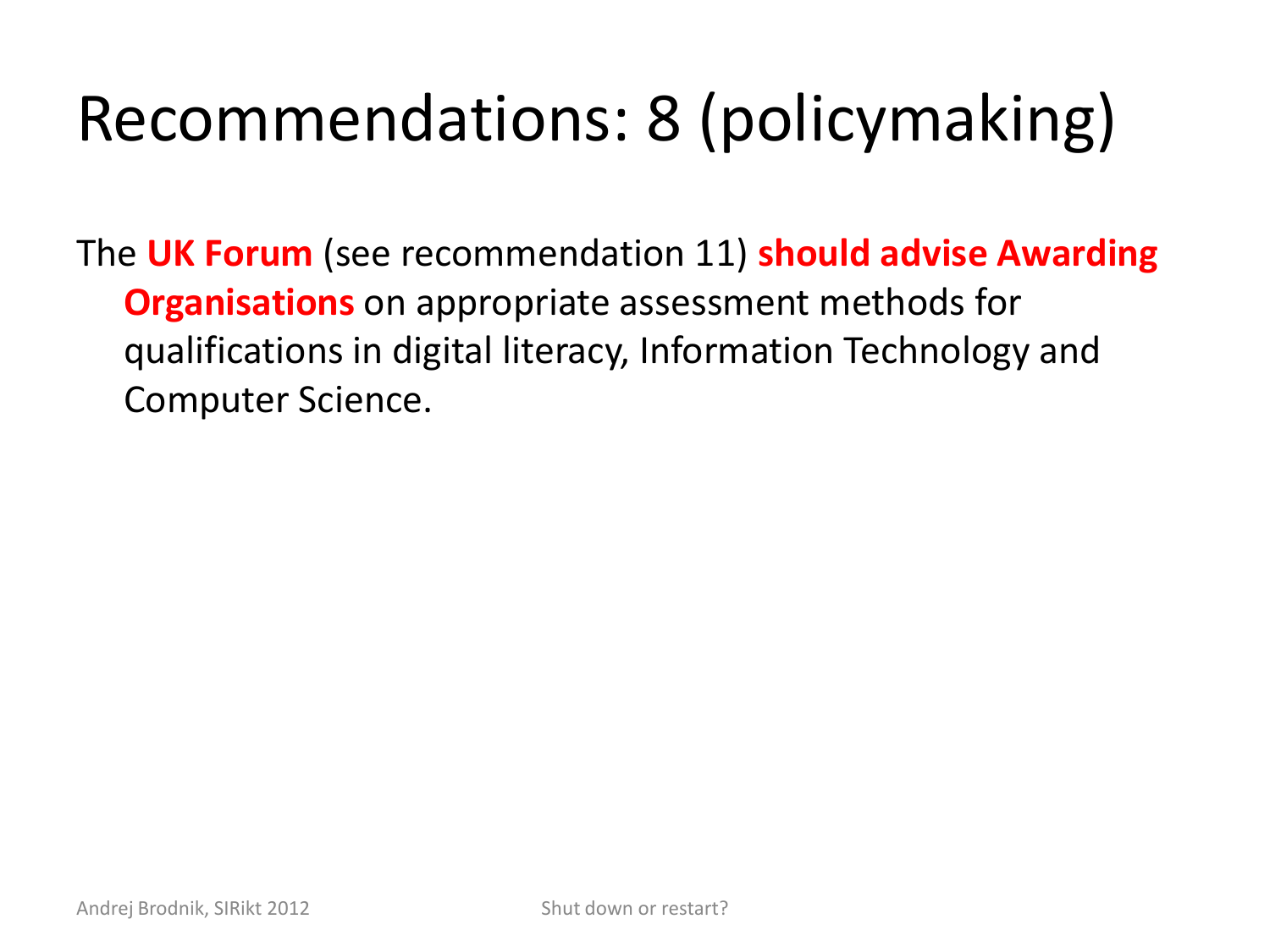#### Recommendations: 9 (policymaking)

The UK Forum (see recommendation 11) should put in place a **framework to support non-formal learning in Computer Science** and **to support teachers**. Considerations include afterschool clubs, school speakers and mentoring for teachers in developing their subject knowledge. Bodies such as STEMNET will have a role to play in implementing this.

To inform the focus of investment in non-formal learning in Computing, the UK Forum should also look at establishing a rigorous evidence base for the effectiveness and value of various Computer Science E&E activities. Affordability will also be a relevant consideration.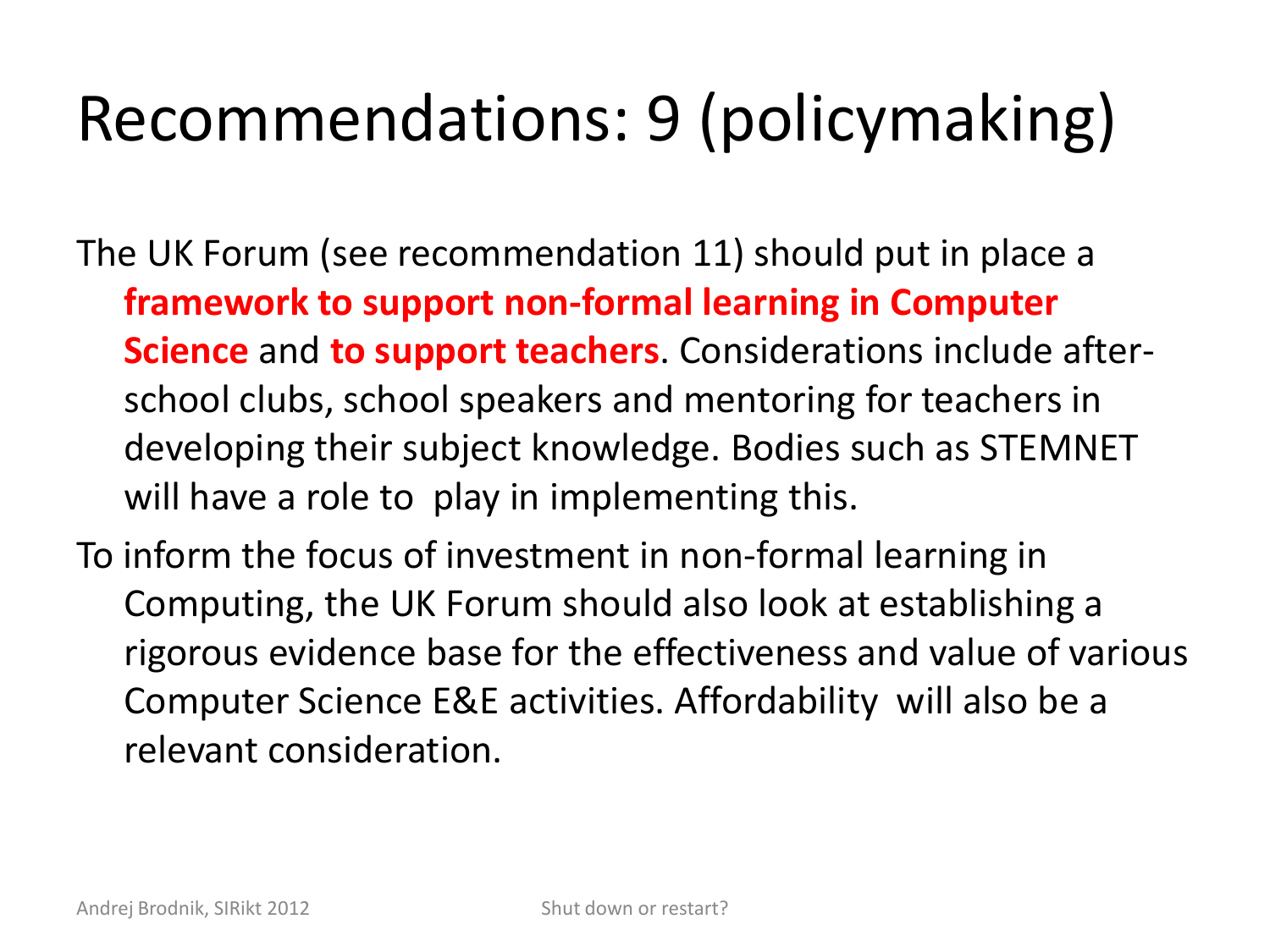#### Recommendations: 10 (policymaking)

**Awarding Organisations should consult with the UK Forum** (see recommendation 11 in Chapter 2) **and HE departments to develop rigorous Level 3 academic qualifications in Computer Science.**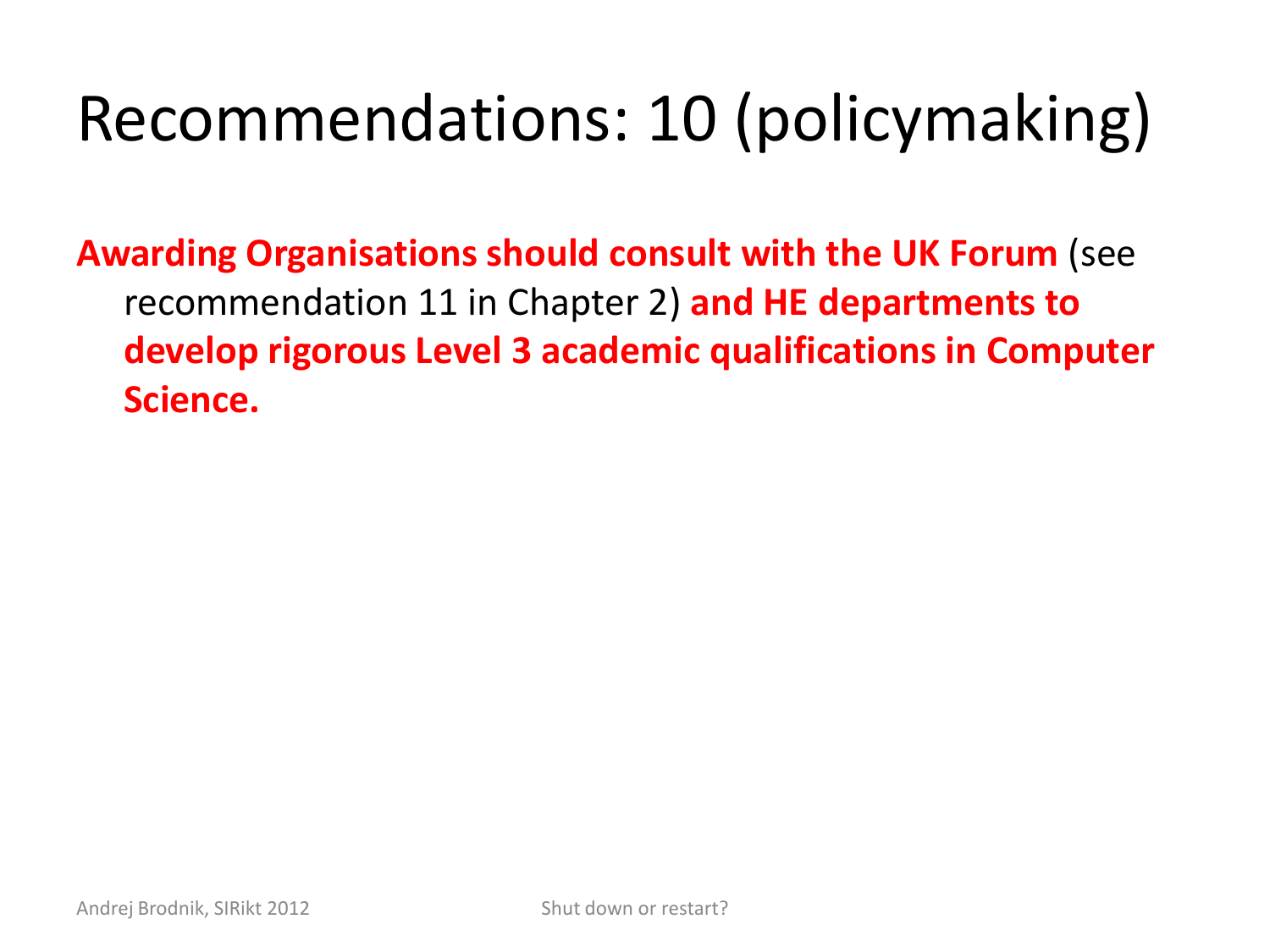#### Recommendations: 11 (policymaking)

The Computing community should **establish a lasting UK Forum** for joint working and coordination between the many Computing bodies, in order to progress the recommendations within this report. The Forum should provide regular progress reports on the implementation of the recommendations.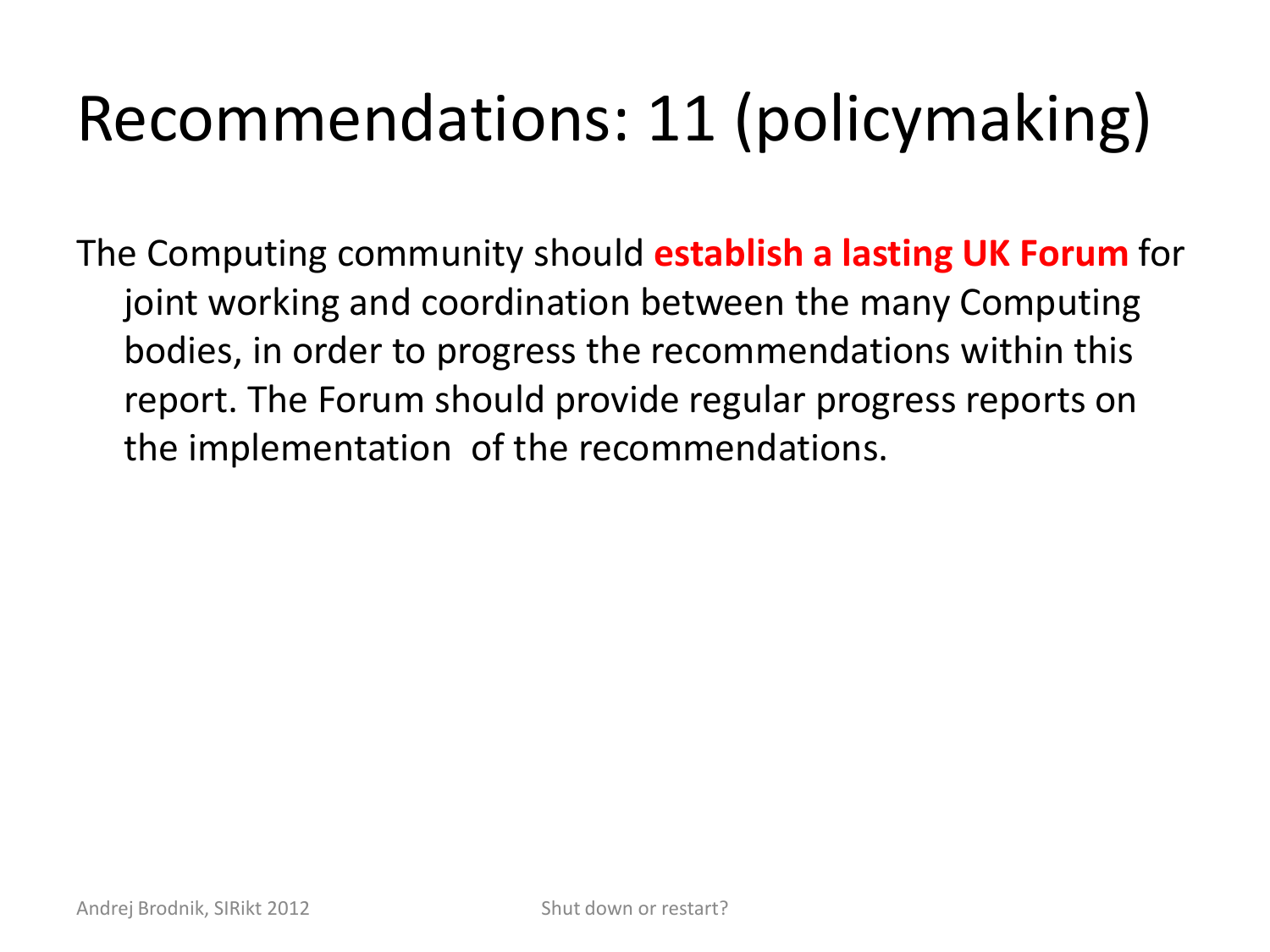